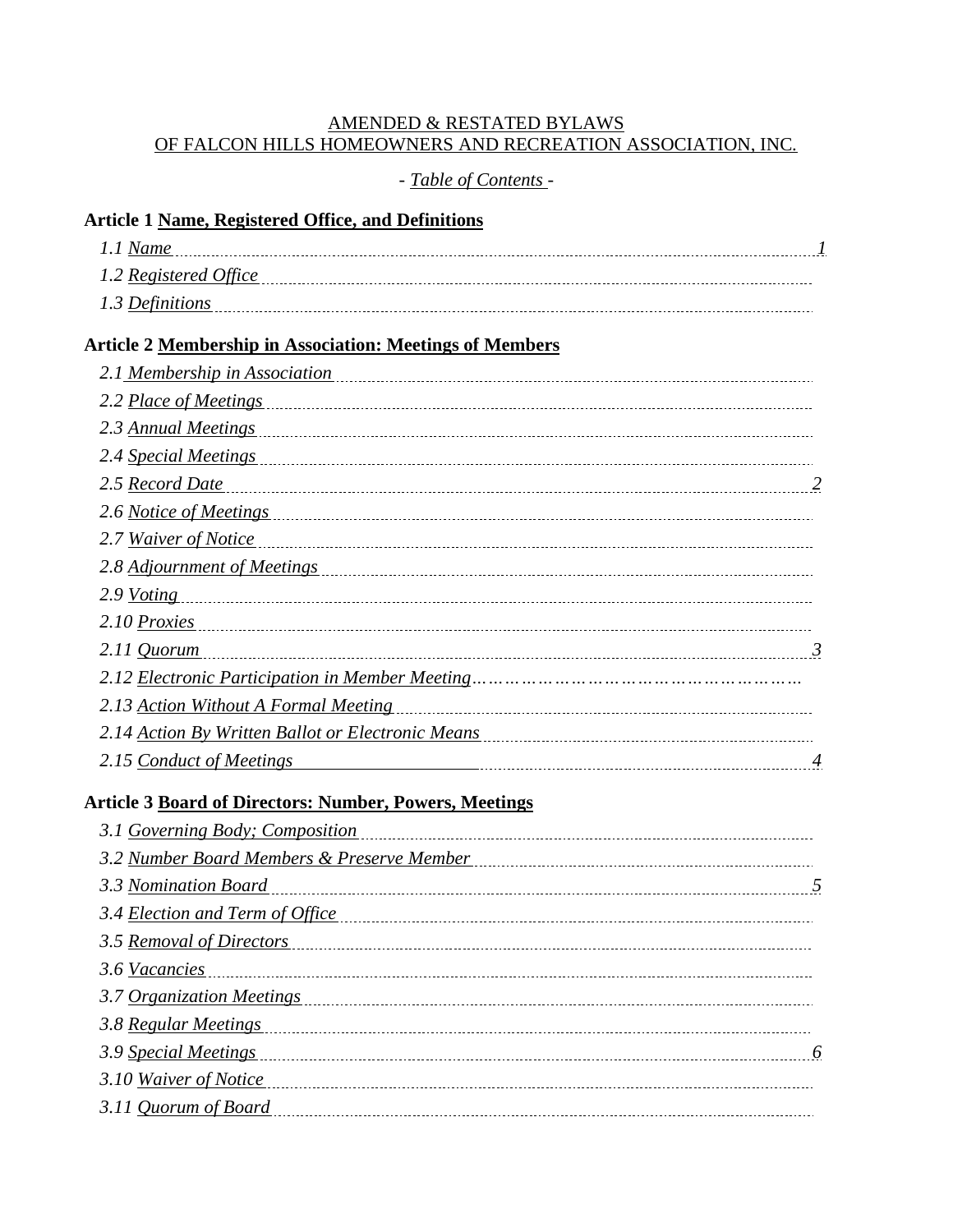| 3.12 Compensation <b>Supersation Compensation</b>                                                              |  |
|----------------------------------------------------------------------------------------------------------------|--|
|                                                                                                                |  |
| 3.14 Executive Session 27                                                                                      |  |
| 3.15 Action Without A Formal Meeting                                                                           |  |
| 3.16 Telephonic & Electronic Participation                                                                     |  |
|                                                                                                                |  |
| 3.18 Property Management Agent manufacturers and the contract of the set of the set of the set of the set of t |  |
|                                                                                                                |  |
| 3.20 Fining or Suspension Procedure                                                                            |  |

# **Article 4 Officers**

| 4.6 President                                                                                                                                                                                                                       |  |
|-------------------------------------------------------------------------------------------------------------------------------------------------------------------------------------------------------------------------------------|--|
| 4.7 Vice President Manual Communication of the Communication of the Communication of the Communication of the Communication of the Communication of the Communication of the Communication of the Communication of the Communi      |  |
|                                                                                                                                                                                                                                     |  |
| 4.9 Treasurer <b>Maria Communication</b> and the set of the set of the set of the set of the set of the set of the set of the set of the set of the set of the set of the set of the set of the set of the set of the set of the se |  |
| 4.10 Resignation <b>Example 2.10</b> Resignation                                                                                                                                                                                    |  |
|                                                                                                                                                                                                                                     |  |

# **Article 5 Committees**

# **Article 6 Miscellaneous**

| 6.1 Fiscal Year 11                                                                                                                                                                                                                  |  |
|-------------------------------------------------------------------------------------------------------------------------------------------------------------------------------------------------------------------------------------|--|
| 6.2 Conflicts example of the contract of the contract of the contract of the contract of the contract of the contract of the contract of the contract of the contract of the contract of the contract of the contract of the c      |  |
| 6.3 Amendment                                                                                                                                                                                                                       |  |
| 6.4 Indemnification entertainment of the state of the state of the state of the state of the state of the state of the state of the state of the state of the state of the state of the state of the state of the state of the      |  |
| 6.5 Books and Records <b>contact and Records</b> contact the contract of the contract of the contract of the contract of the contract of the contract of the contract of the contract of the contract of the contract of the contra |  |
| 6.6 <u>Notices</u> 12                                                                                                                                                                                                               |  |
| 6.7 Construction <b>Construction</b>                                                                                                                                                                                                |  |
| 6.8 Headings                                                                                                                                                                                                                        |  |
| 6.9 Parliamentary Procedure                                                                                                                                                                                                         |  |

*Attached: Agreement to Serve on the Board of Directors*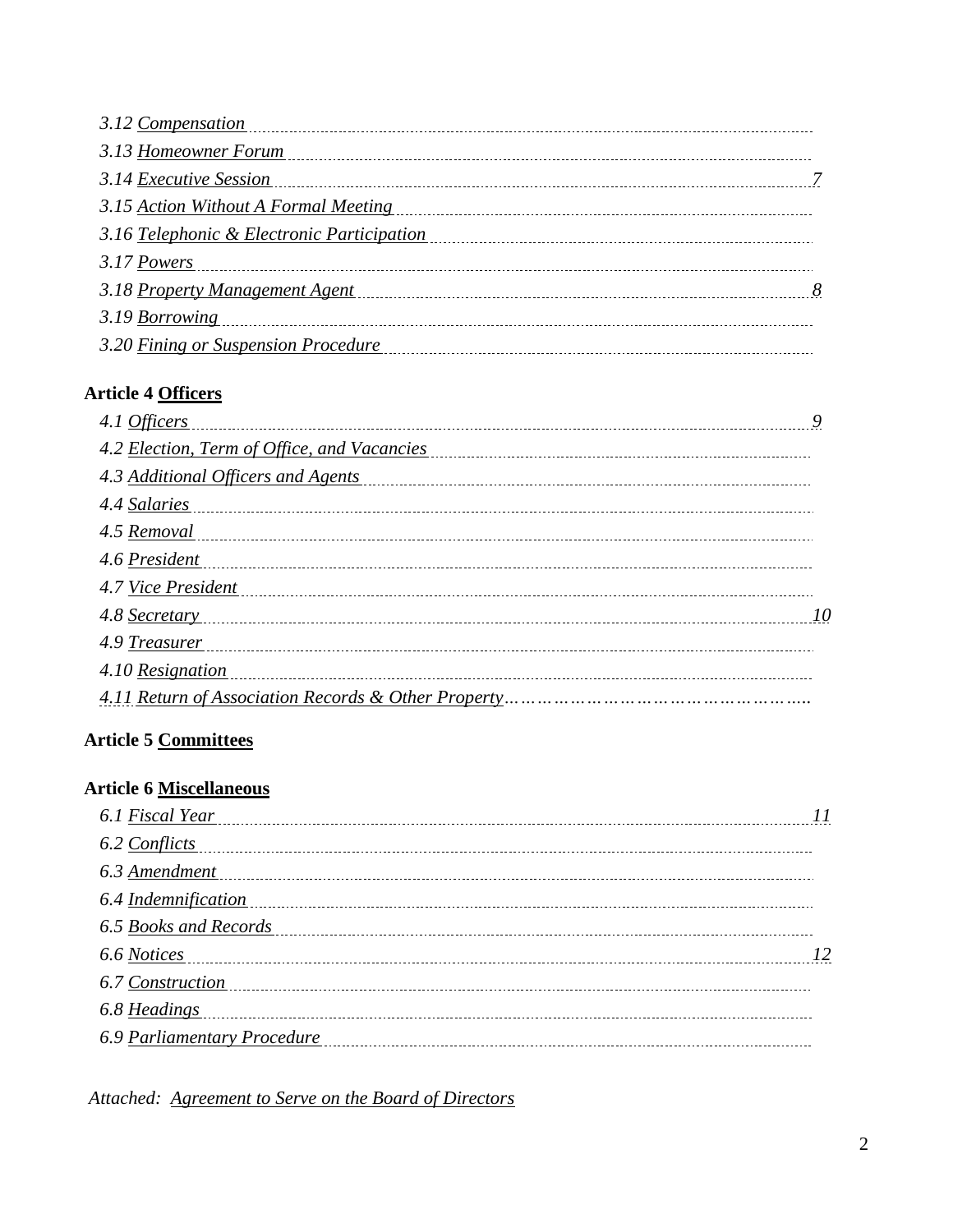### BYLAWS OF FALCON HILLS HOMEOWNERS AND RECREATION ASSOCIATION, INC.

# **Article 1 Name, Registered Office, and Definitions**

#### 1.1 **Name**.

The name of the corporation is Falcon Hills Homeowners And Recreation Association, Inc. **(**the "Association"), a Georgia non-profit corporation.

### 1.2 **Registered Office**.

The registered office and registered agent of the Association shall at all times be located within the state of Georgia, as determined from time to time by its Board of Directors ("Board").

### 1.3 **Definitions**.

The capitalized words used in these Bylaws shall have the same meaning as set forth in the Declaration, unless otherwise defined herein.

### **Article 2**

### **Membership in the Association: Meetings of Members**

### 2.1 **Membership in the Association**.

The qualifications for membership shall be as set forth in Article III of the Amended & Restated Declaration of Protective Covenants and Permanent Membership for Falcon Hills ("Declaration"), and such membership qualifications are specifically incorporated herein.

### 2.2 **Place of Meetings**.

Meetings of the Association shall be held at such suitable place convenient to the Members as may be designated by the Board, either in the Community or as convenient thereto as possible and practical.

### 2.3 **Annual Meetings**.

There shall be an annual meeting of the Members at such date, place and time as the Board shall determine to receive the reports of the outgoing Board, to install directors for the ensuing year and to transact such other business as may properly come before the meeting.

### 2.4 **Special Meetings**.

The President or the Board may call special meetings. In addition, it shall be the duty of the President or the Board to call a special meeting of the Association upon the delivery of a petition signed and dated by Members entitled to cast at least 20% of the Total Association Vote (as defined in Article I of the Declaration) and describing the purpose or purposes for which it is to be held. The notice of any special meeting shall state the date, time, and place of such meeting and the purpose(s) thereof. No business shall be transacted at a special meeting, except those matters that are within the purpose or purposes described in the notice.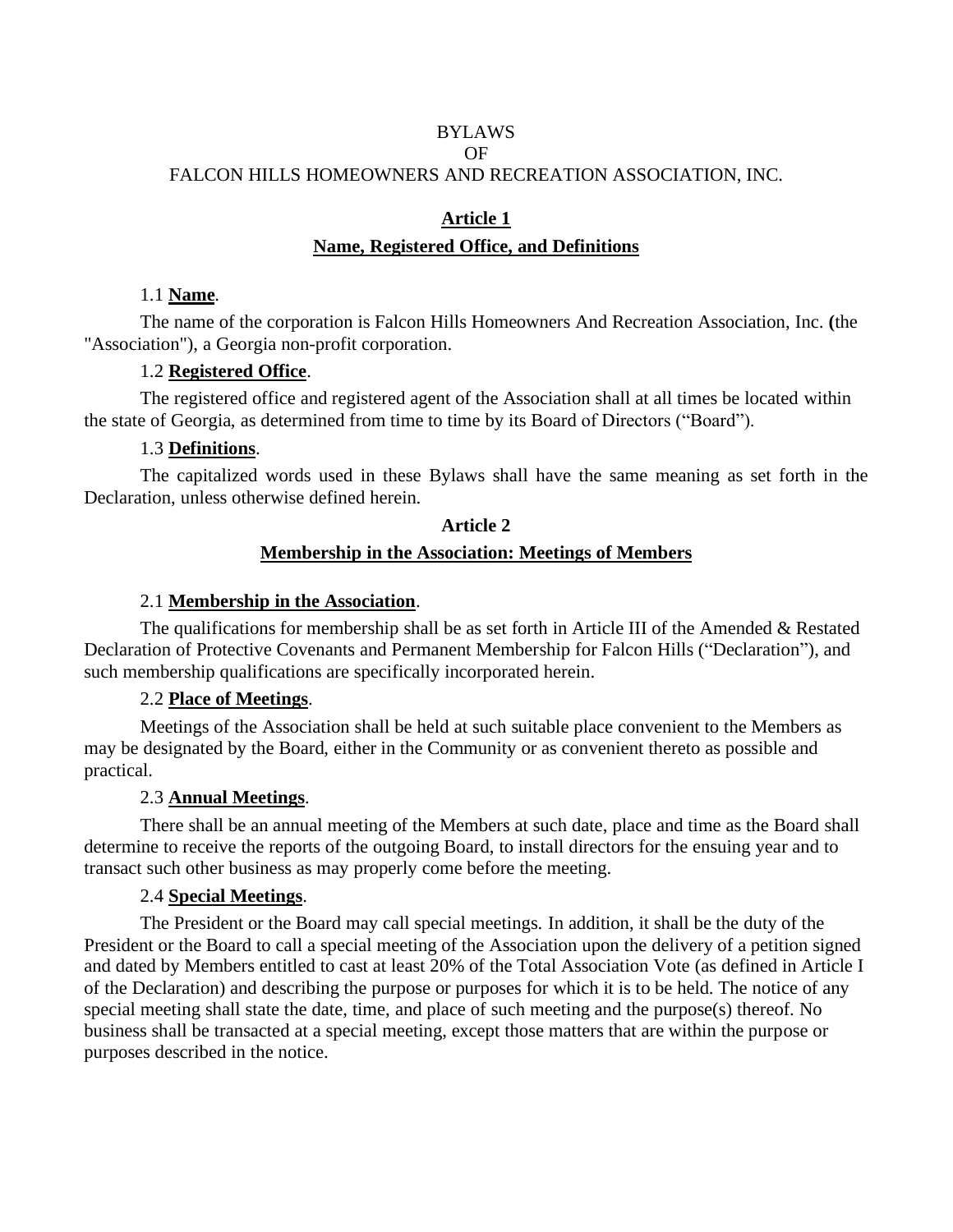#### 2.5 **Record Date**.

The Board shall fix in advance a record date for a determination of Members entitled to notice of and to vote at any meeting of Members or any adjournment thereof, or to make a determination of Members for any other purpose, such date shall be within two (2) business days after notice is given of the meeting or action for which the list was prepared.

### 2.6 **Notice of Meetings**.

It shall be the duty of the Secretary to mail or to cause to be delivered to each Member via electronic means (as shown in the records of the Association as of the record date) a notice of each annual or special meeting of the Association stating the date, time and place where it is to be held, and if it is a special meeting the notice will state the purpose of the meeting. Notice shall be given to each Owner at least twenty-one (21) days in advance of any annual or regularly scheduled meeting, and at least seven (7) days in advance of any other meeting. Such notice shall be delivered personally or sent by United States mail, postage prepaid, to all Members of record at such address or addresses as designated in writing by such Members, or, if no other address is then so designated, at the address of their respective Lots. Notice may also be sent using electronic means such as via the internet, subject to any rules as may be passed by the Board, and in compliance with the Georgia Electronic Records and Signatures Act, O.C.G.A. 10-12-1 et al.

If any meeting of the Members is adjourned to a different date, time or place, notice need not be given of the new date, time or place, if the new date, time or place is announced at the meeting before adjournment. If, however, a new record date is or must be fixed under the Governing Law, notice of the adjourned meeting shall be given to persons who are Members of record as of the new record date.

#### 2.7 **Waiver of Notice**.

Waiver of notice of a meeting of the Members shall be deemed the equivalent of proper notice. Any Member may, in writing, signed by the Member, waive notice of any meeting of the Members, either before or after such meeting. Attendance at a meeting by a Member, whether in person or by proxy, shall be deemed a waiver by such Member of lack of notice or defective notice, unless such Member specifically objects to lack of proper notice at the time the meeting is called to order.

#### 2.8 **Adjournment of Meetings**.

If any annual meeting of the Association cannot be held because a quorum is not present, a majority of the Members who are present at such meeting, either in person or by proxy, may adjourn the meeting to a time not less than five (5) nor more than thirty (30) days from the time the original meeting was called. At such adjourned meeting at which a quorum is present, any business, which might have been transacted at the meeting originally called, may be transacted without further notice.

### 2.9 **Voting**.

The voting rights of the Members shall be as set forth in the Declaration, and such voting rights are specifically incorporated herein. Unless otherwise required by the Declaration or these Bylaws, the affirmative vote of a majority of the votes cast at a meeting at which a quorum is present shall be the act of the Association.

#### 2.10 **Proxies**.

Any Member entitled to vote may do so by a written proxy duly executed by the member. To be valid, a proxy must be signed, dated, state the designated proxy holder and the meeting for which the proxy is valid, and be delivered to the Secretary of the Association prior to the opening of the meeting for which it is to be used. Proxies may be delivered to the Association by personal delivery, U.S. Mail,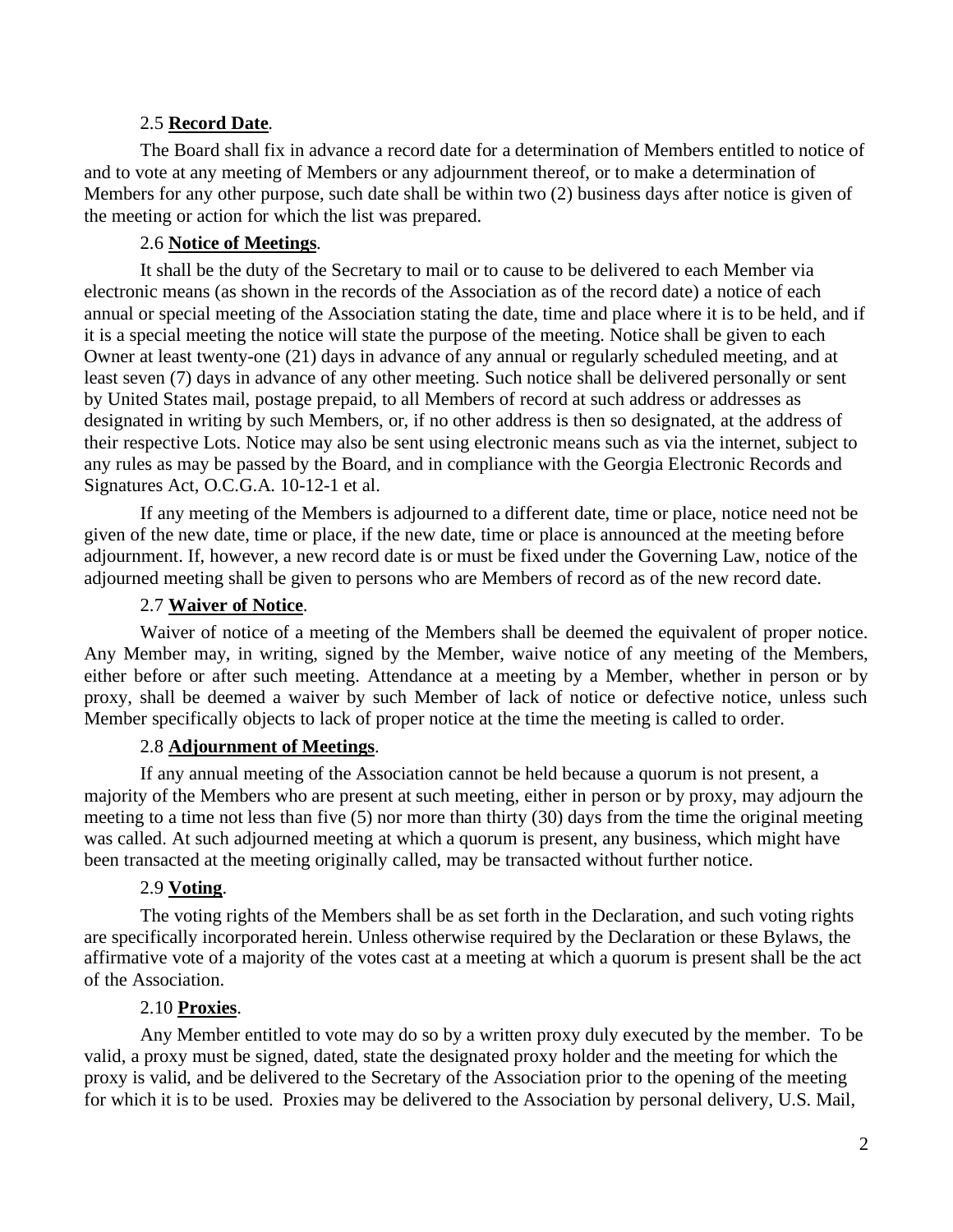facsimile transmission, email, or other electronic means to the Secretary in care of any Director or the Association's property manager, if any. An electronic transmission must contain or be accompanied by information from which it can be determined that the Member, the Member's agent, or the Member's attorney-in-fact authorized the electronic transmission.

Proxies may be revoked only by written notice delivered to the Secretary, except that a proxy shall automatically be revoked by the attendance in person by the proxy giver at a meeting for which the proxy was given. A proxy holder may not appoint a substitute proxy holder unless expressly authorized to do so in the proxy. Unless otherwise indicated on the face of the proxy, it shall be valid for a period of eleven (11) months.

#### 2.11 **Quorum**.

The presence, in person or by proxy, of Members eligible to cast at least twenty-five percent (25%) of the votes entitled to be cast at the meeting shall constitute a quorum at all meetings of the Association. Once a quorum is established for a meeting, it shall conclusively be presumed to exist until the meeting is closed and shall not need to be reestablished. Members whose voting rights have been suspended pursuant to the Declaration or these Bylaws shall not be counted towards the quorum requirement. The meeting may be adjourned for a short period of time, not to exceed an hour, in an attempt to obtain a quorum. A meeting may also be adjourned at any point by a majority vote of the present, eligible members for periods not exceeding forty-eight (48) hours.

### 2.12 **Electronic Participation in Member Meeting**

The Association may hold Association meetings and/or allow Members to participate in any Association meeting by conference telephone or similar communications equipment or another suitable electronic communications system, including videoconferencing technology or the Internet, but only if the telephone or other equipment or system permits each person participating in the meeting to communicate with all other persons participating in the meeting. If voting is to take place at the meeting, the Association must implement measures to verify that every Member voting at the meeting by means of remote communication is sufficiently identified.

### 2.13 **Action Without A Formal Meeting**.

 Any action, which may be taken by a vote of the Members, may also be taken by written consent, without a meeting, provided, that such action is taken in accordance with the provisions of Section 14-3-704 of the Georgia Non-profit Corporation Code.

### 2.14 **Action By Written Ballot or Electronic Means**.

Any action that may be taken at any annual, regular or special meeting of Members may be taken without a meeting if approved by written ballot as provided by Section 14-3-708 of the Georgia Nonprofit Corporation Code and herein.

The Association shall deliver a written ballot to each Member entitled to vote on the matter. The written ballot shall set forth each proposed action and provide an opportunity to vote for or against each proposed action. All solicitations for votes by written ballot shall indicate the number of responses needed to meet the quorum requirements; state the percentage of approvals necessary to approve each matter other than election of the Board; and specify the time by which a ballot must be received by the Association in order to be counted. A timely written ballot received by the Association may not be revoked unless allowed by the Board. Approval by written ballot of an action shall only be valid when the number of votes cast by ballot equals or exceeds the quorum required to be present at a meeting held to authorize such action and the number of approvals equals or exceeds the number of votes that would be required to approve the matter at a meeting of the Members. The results of each action by written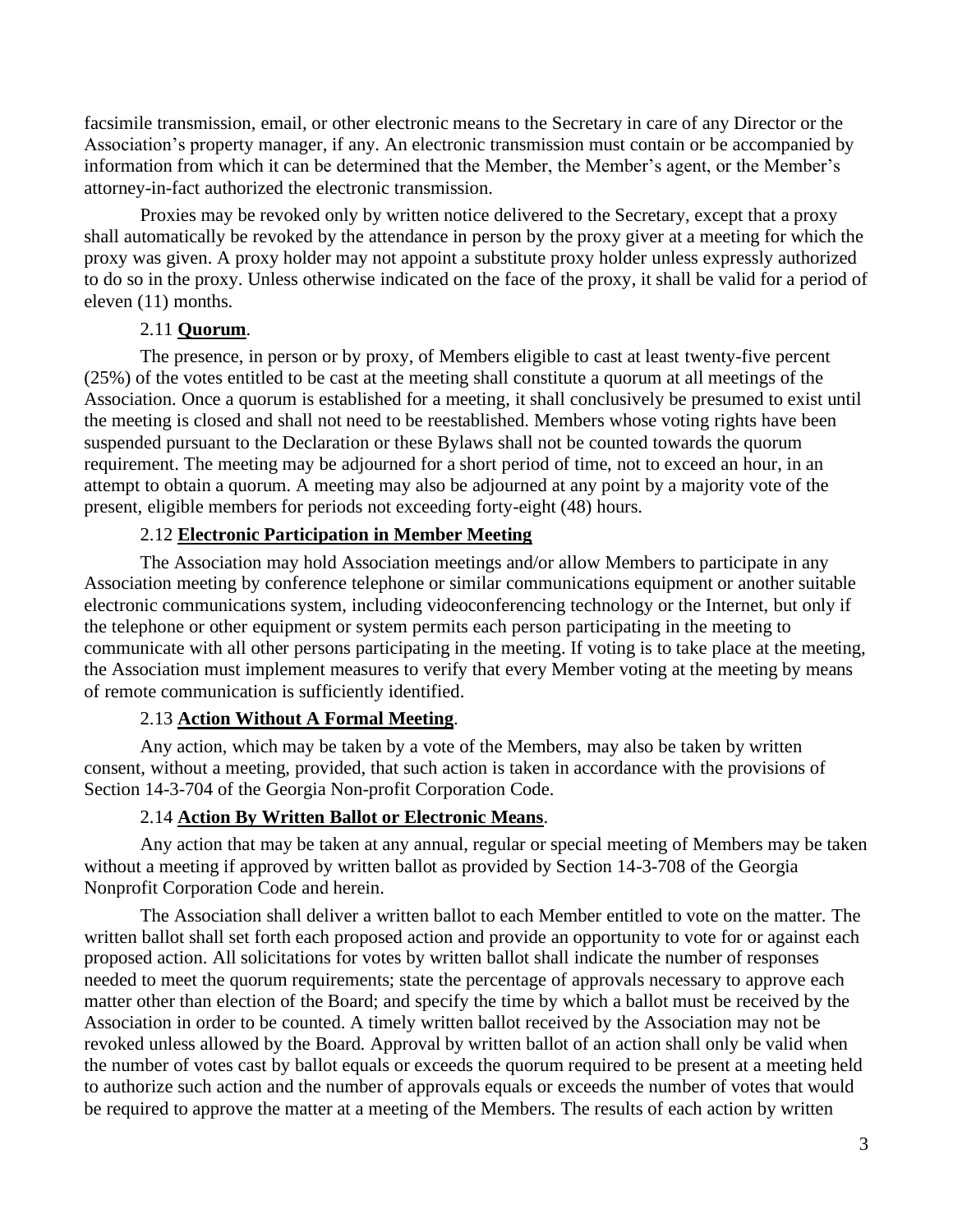ballot shall be certified by the Secretary and shall be included in the minutes of meetings of Members filed in the permanent records of the Association.

Any action to be taken at any annual, regular or special meeting of the members may be taken without a meeting, utilizing electronic voting, such as via the internet, subject to any rules as may be passed by the Board, and in compliance with the Georgia Electronic Records and Signatures Act, O.C.G.A. 10-12-1 et al. Voting by electronic means regarding a particular action shall only be valid when the number of votes cast by ballot equals or exceeds the quorum required to be present at a meeting held to authorize such action.

### 2.15 **Conduct of Meetings**.

The President shall preside over all meetings of the Association and the Secretary shall keep minutes of the meeting and record in a minute book all the resolutions adopted at a meeting. The President shall set the agenda and shall determine the procedure pursuant to which the meeting shall be conducted. The Board of Directors shall be responsible for keeping order at all meetings, and may designate a Sergeant-at-Arms, such as an off-duty police officer. At all meetings of the Association, Roberts Rules of Order (latest edition) shall govern when not in conflict with the Declaration or these Bylaws. The President, or any member of the Board of Directors acting in the President's absence, may adjourn a meeting indefinitely if order cannot be maintained.

### **Article 3**

# **Board of Directors: Number, Powers, Meetings**

# 3.1 **Governing Body and Composition**.

A Board of Directors shall govern the affairs of the Association. Directors and Officers shall be natural persons who are 21 years of age or older, and who are members in good standing (current in all payments of assessments or other charges due to the Association, and not in violation of any governing documents). Each Director must reside in the Community and be a member or a spouse of a member, provided, however, no person may serve on the Board at the same time with such person's spouse or any co-Owner of such person's Lot.

# 3.2 **Number of Board Members & Preserve Members**.

The Board shall consist of an odd number of members of at least three (3) members, who shall be elected as provided for in these Bylaws. The Board may temporarily consist of an even number of members until an additional member may be appointed or elected to the Board. When there happens to be a tie vote due to an even number of board members, then the President shall be the deciding vote. If necessary, the Board may temporarily consist of one (1) member for a period no longer than six (6) months.

Permanent Recreation Members are considered voting members of the Association except as to any covenant amendments involving use restrictions (including architectural). The Association hereby requests that at least one seat on the Board be filled by a member of the Preserve Association. If there is no member elected from the Preserve to serve on the Board of the Association, the seat shall be filled with a member from Falcon Hills subdivision, utilizing the normal election and appointment procedures in the Association's Bylaws. All provisions of these Bylaws will also apply to the Board member from the Preserve, including qualifications under Section 3.1 above.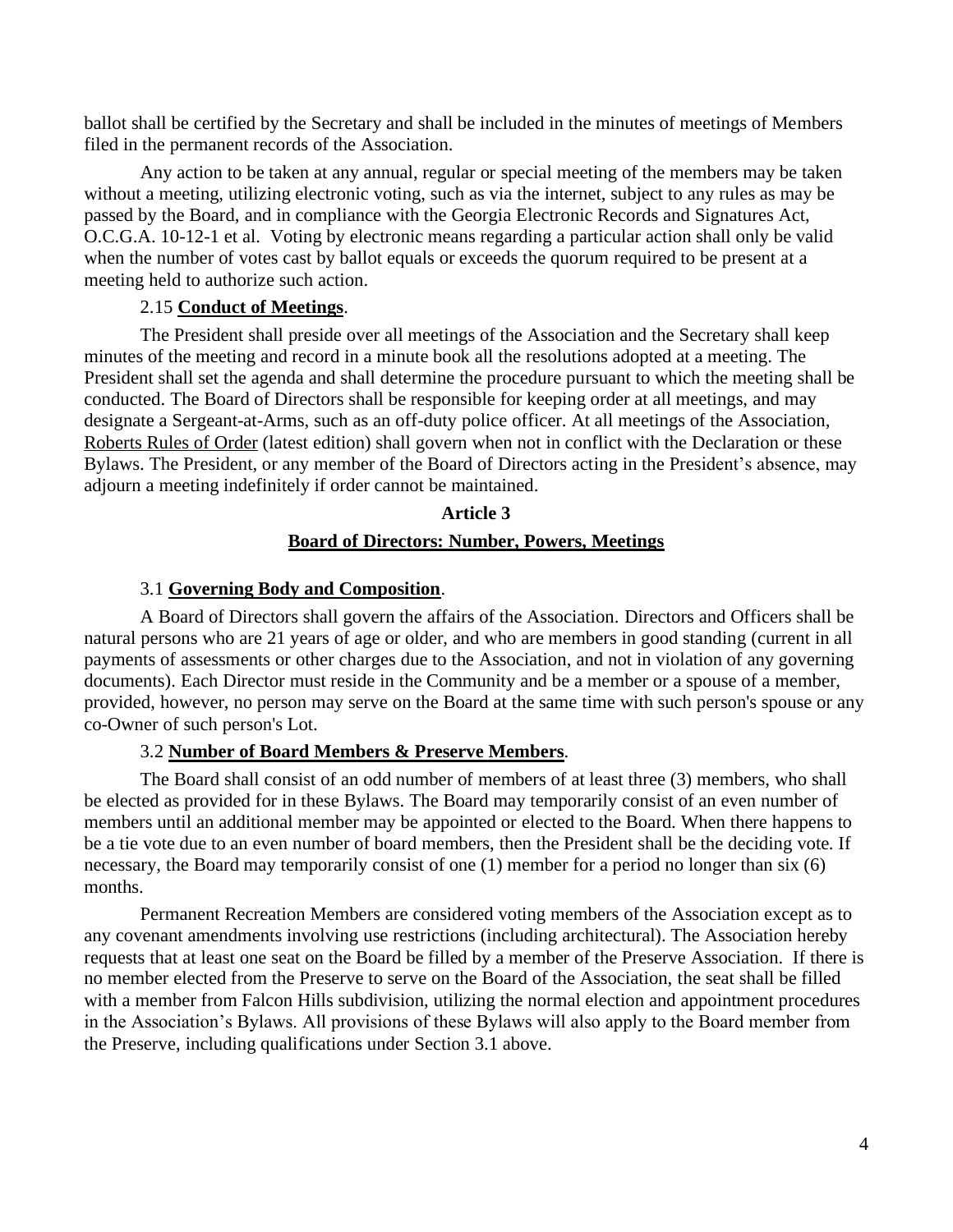#### 3.3 **Nomination Board**.

Elected directors may be nominated from the floor, if a meeting is held for the election of the Board of Directors, and may also be nominated by a nominating committee, if established by the Board. All candidates shall have a reasonable opportunity to communicate their qualifications to the members and to solicit votes.

### 3.4 **Election and Term of Office**.

Directors to be elected by the Members of the Association shall be elected at the Association's annual meeting from nominated candidates. The number of candidates equal to the number of positions to be filled receiving the greatest number of votes shall be elected. After nominations are closed, if there is only one nominee for each open seat, a motion may be made to declare the nominees elected by acclamation.

Each Member may cast the entire vote assigned to his or her Lot for each Director position to be filled. There shall be no cumulative voting.

Before being allowed to take their seats on the Board of Directors either by election or appointment, the prospective director must first sign an Agreement to Serve, a copy of which is attached hereto. The Agreement to Serve may be amended by the Board from time to time, as the Board sees fit.

#### 3.5 **Removal of Directors**.

At any annual, regular or special meeting of the Association, any one or more of the members of the Board elected by the Members may be removed, with or without cause, by a majority of the Permanent Members (excluding the Permanent Recreation Members), and a successor may then and there be elected to fill the vacancy thus created. The notice of the meeting shall state that the purpose (or one of the purposes) of the meeting is the removal of a Director. A Director whose removal by the Members has been proposed shall be given an opportunity to be heard at the meeting.

In addition, any Director who has three (3) consecutive unexcused absences from meetings, or who is delinquent in payment of assessments for a period of more than 30 days, may be removed by a majority vote of the remaining Directors.

### 3.6 **Vacancies**.

Vacancies on the Board caused by any reason, excluding the removal of a Director by vote of the Association, shall be filled by a vote of the majority of the remaining Directors. Each person so selected shall serve the unexpired portion of the term. Resignations of Directors need to be in writing or announced on the Board minutes, but do not need to be accepted by the Board to be effective.

Within 48 hours after a vacancy on the Board of Directors (including for expiration of term, resignation, removal, or any other reason) the vacating Director shall turn over all books, records, and any other property of the Association, to one of the remaining Directors.

### 3.7 **Organization Meetings**.

The first meeting of a newly elected Board, or partially newly elected Board, shall be held within thirty (30) days after the election at such time and place as the Directors may conveniently assemble.

#### 3.8 **Regular Meetings**.

Regular meetings of the Board may be held at such time and place as shall be determined from time to time by the Board, provided that, at least four such meetings shall be held during each fiscal year. Notice of the regular schedule shall constitute sufficient notice of such meetings. The Secretary shall give notice of any other meeting either personally, by telephone, by mail, or by electronic means.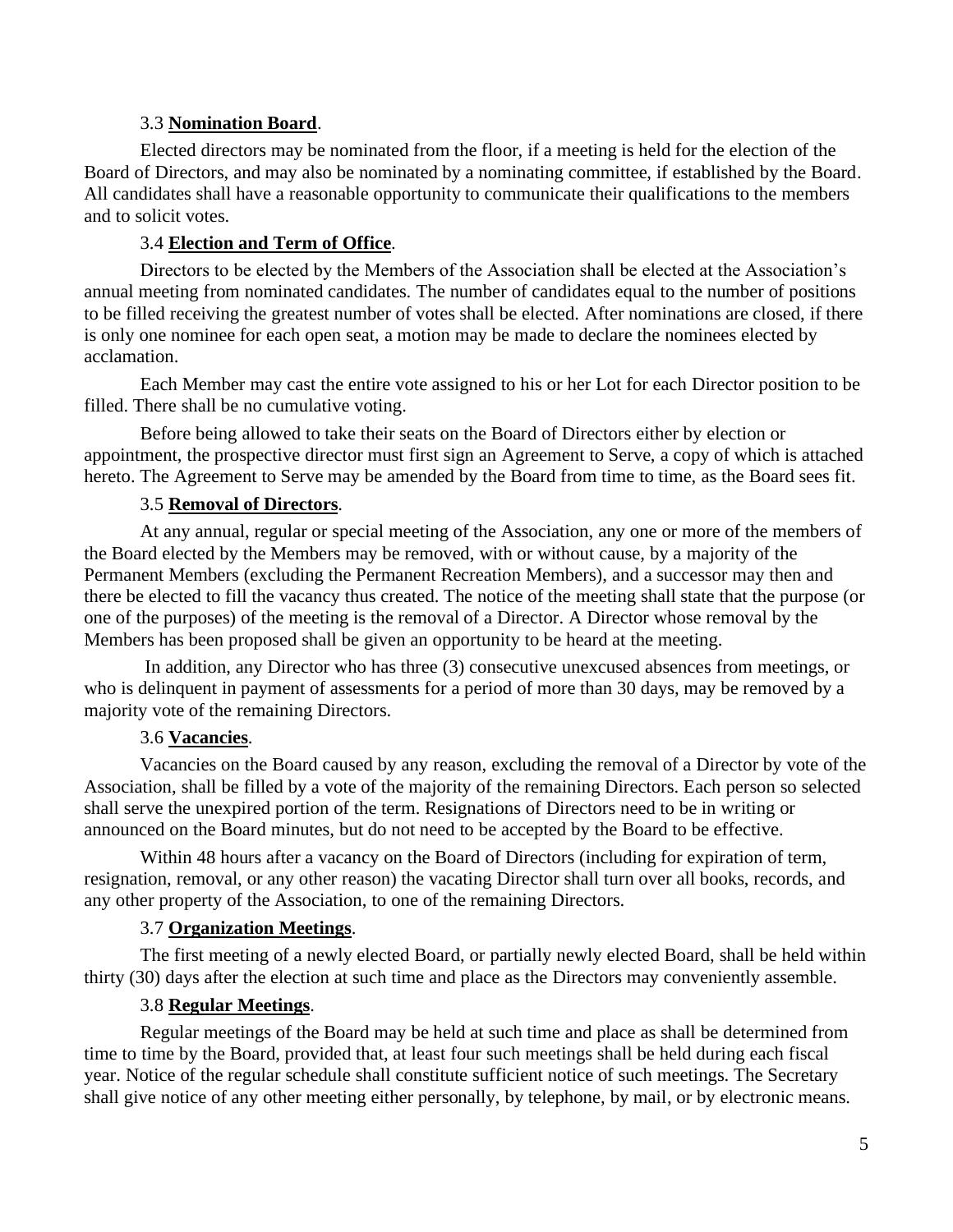#### 3.9 **Special Meetings**.

Special meetings of the Board shall be held when requested by the President, Vice President or by any two Directors. The notice shall specify the date, time and place of the meeting and the nature of any special business to be considered. The notice shall be given to each Director by one of the following methods: (a) by personal delivery (including commercial delivery service) to such Director's home or office; (b) written notice by first class mail, postage prepaid; (c) by telephone communication (including facsimile); or (d) by electronic means, either directly to the Director or to the Director's home or office.

All such notices shall be given or sent to the Director's address or telephone number as shown on the records of the Association. Notices sent by first class mail shall be deposited with the U.S. Postal Service at least four (4) days before the time set for the meeting. Notices given by personal delivery, telephone (including facsimile), or electronic means, shall be given at least two days before the day set for the meeting.

### 3.10 **Waiver of Notice**.

The business transacted at any meeting of the Board, however called and noticed or wherever held, shall be as valid as though taken at a meeting duly held after regular call and notice, if (a) a quorum is present, and (b) either before or after the meeting, each of the Directors not present signs a written waiver of notice, a consent to holding the meeting, or an approval of the minutes which is included in the minutes or filed with the official records of the Association. The waiver of notice or consent need not specify the purpose of the meeting. Notice of a meeting shall also be deemed given to any Director who attends the meeting without protesting before or at its commencement about the lack of adequate notice.

### 3.11 **Quorum of Board**.

At all meetings of the Board, a majority of the Directors shall constitute a quorum for the transaction of business, and the votes of a majority of the Directors present at a meeting at which a quorum is present shall constitute the decision of the Board.

### 3.12 **Compensation**.

No Director shall receive any compensation from the Association for acting as a Director. However, any Director may be reimbursed for their actual expenses incurred in the performance of their duties. Reasonable purchases of food and beverage for Board Meetings shall not be considered compensation. Directors may also be given nominal gifts or tokens of appreciation for recognition of services performed not to exceed a value of \$100.00 per calendar year.

Board members may be compensated for contractual labor as long as it is pre-approved by the Board, utilizing the procedure for a conflict of interest as required by § 14-3-860 et seq. of the Georgia Nonprofit Corporation Act. The contractual agreement being presented to the Board for consideration, must separately state the amounts for materials and labor.

### 3.13 **Open Meetings.**

Board of Director meetings are not required to be open to the general membership, although they may be so at the discretion of the Board, including the use of a "homeowner forum" prior to the beginning of the meeting. If the meetings are not open, the Board shall communicate within a reasonable time to the homeowners the actions taken at the meeting. This may include electronic means or posting to an Association website. The Board has the authority and responsibility to keep order at all meetings, including removing or barring any disruptive members.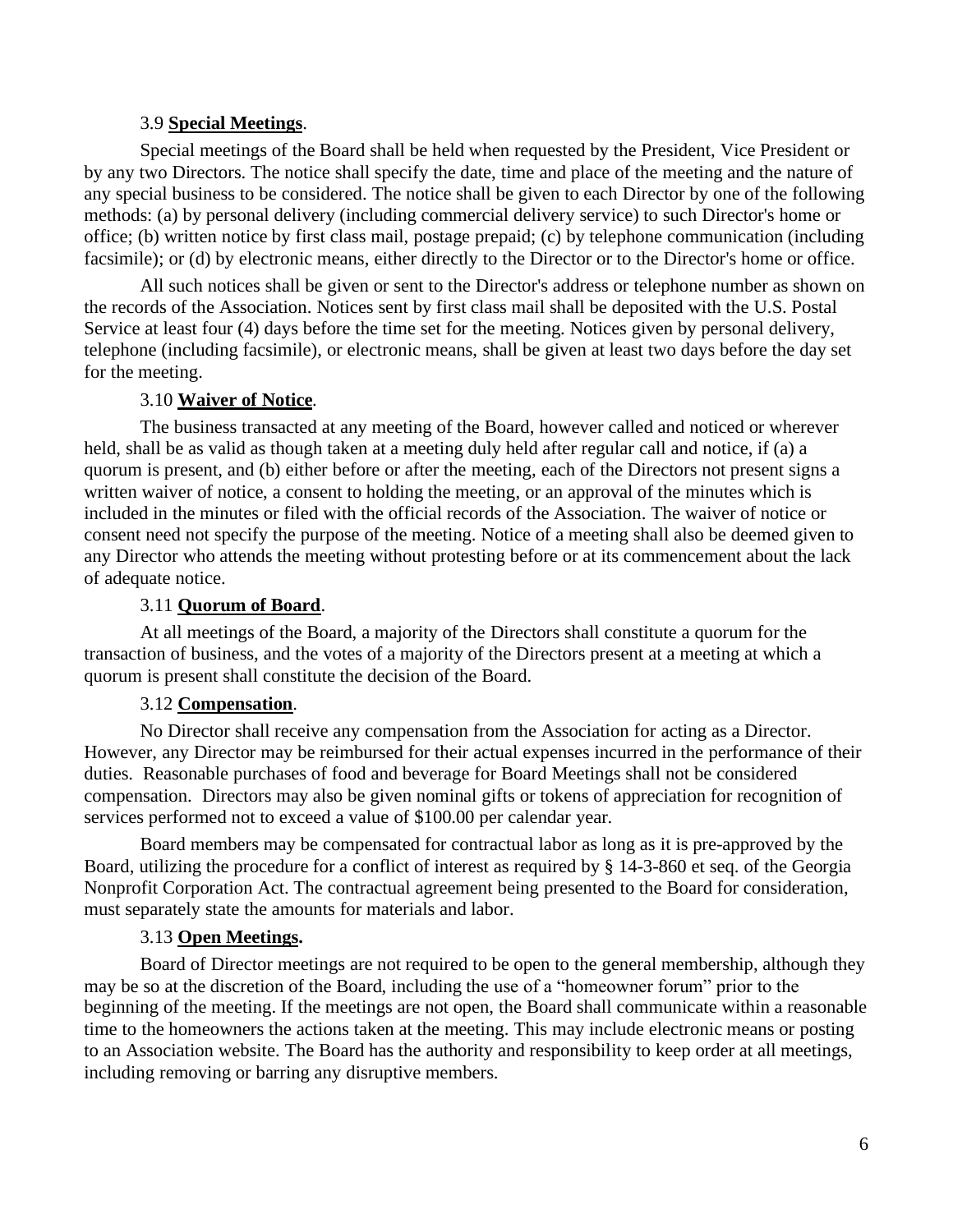### 3.14 **Executive Session**.

The Board may adjourn a meeting and reconvene in executive session to discuss and vote upon personnel matters, litigation in which the Association is or may become involved, privileged information, and orders of business of a sensitive nature or private nature such as violations of the governing documents or the names or addresses of homeowners who are delinquent in the payment of assessments. The nature of any and all business to be considered in executive session shall first be announced in general session. The minutes for executive sessions shall be kept separate from the minutes for general sessions, and executive session minutes will only be available for inspection by a Board member and not the general membership.

# 3.15 **Action Without A Formal Meeting**.

Any action required or permitted to be taken at a meeting of the Board of Directors may be taken without a meeting if one or more consents, in writing or by electronic transmission, setting forth the action so taken, shall be signed by a majority of the Directors and delivered to the Association for inclusion in the minutes for filing in the corporate records. All Directors must be sent notice at the same time and in the same manner in order to have an equal opportunity to vote on the proposed action.

# 3.16 **Telephonic & Electronic Participation**.

One or more Directors may participate in and vote during any meeting of the Board by telephone conference call or any other means of communication by which all Directors participating may simultaneously hear each other during the meeting. Any such meeting for which there is proper notice, and at which a quorum participates, shall constitute a meeting of the Board.

# 3.17 **Powers**.

The Board shall be responsible for the affairs of the Association, and shall have all of the powers and duties necessary for the administration of the Association's affairs and, as provided by law, may do all acts and things as are not by law, the Declaration, Articles, or these Bylaws directed to be done and exercised by the Members. In addition to the duties imposed by these Bylaws or by any resolution of the Association that may hereafter be adopted, the Board shall have the power to and be responsible for the following, in way of explanation, but not limitation:

(a) preparation and adoption of an annual budget in which there shall be established the contribution of each member to the common expenses;

(b) making assessments to defray the common expenses and establishing the means and methods of collecting such assessments;

(c) providing for the operation, care, upkeep, and maintenance of all areas which are the maintenance responsibility of the Association;

(d) designating, hiring, and dismissing the personnel necessary for the operation of the Association and, where appropriate, providing for the compensation of such personnel and for the purchase of equipment, supplies, and material to be used by such personnel in the performance of their duties;

(e) collecting the assessments, depositing the proceeds thereof in a bank depository which it shall approve, and using the proceeds to administer the Association;

(f) making and amending rules and regulations;

(g) opening of bank accounts on behalf of the Association and designating the signatories required;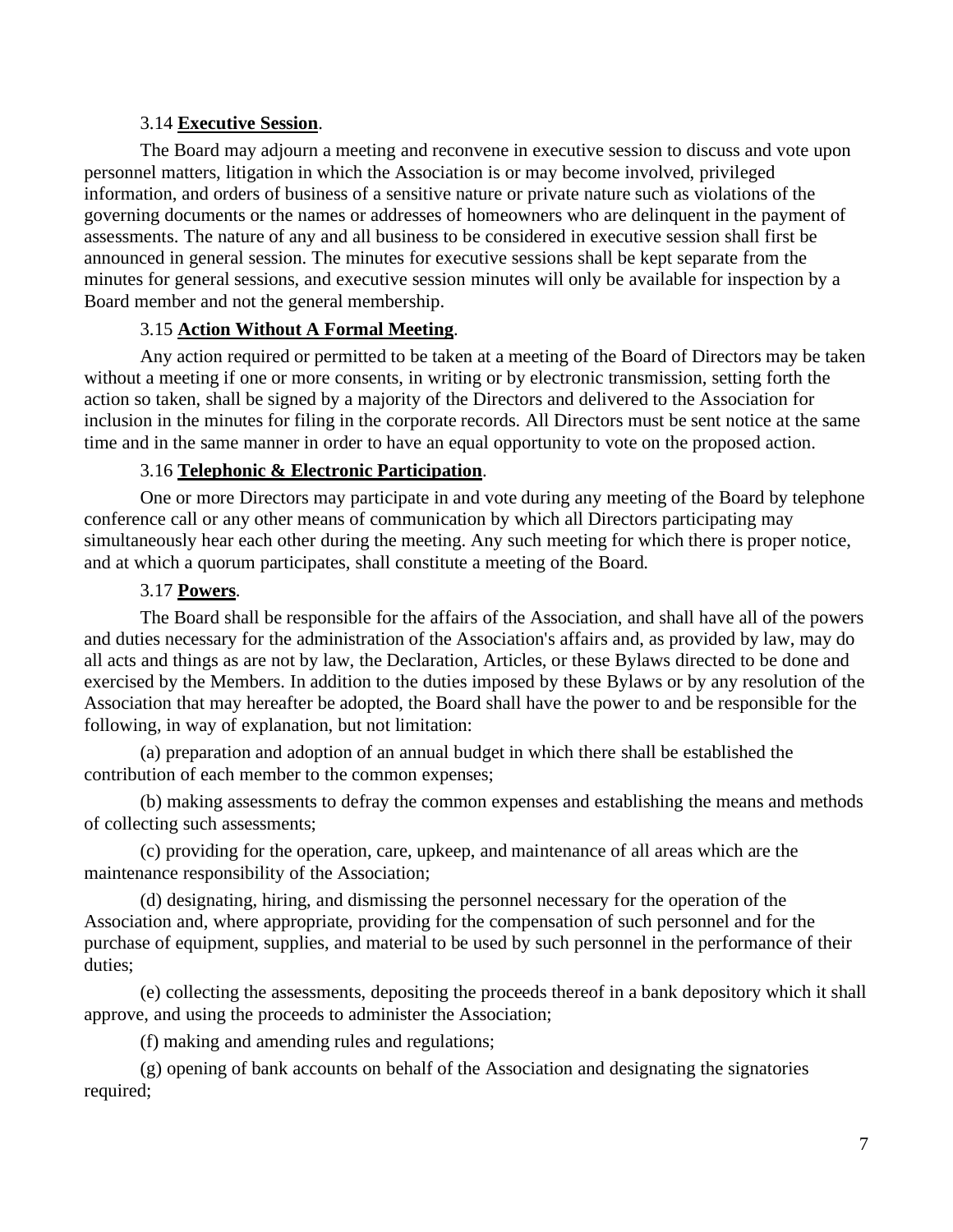(h) enforcing by legal means the provisions of the Declaration, these Bylaws, and the rules and regulations adopted by it, and bringing any proceedings which may be instituted on behalf of or against the members concerning the Association;

(i) obtaining and carrying insurance against casualties and liabilities, as provided in the Declaration, and paying the premium cost thereof;

(j) keeping books with detailed accounts of the receipts and expenditures of the Association and the actions thereof, and specifying the maintenance and repair expenses and any other expenses incurred; and

(k) authorization of contracts on behalf of the Association.

# 3.18 **Property Management Agent**.

The Board may, but shall not be required to, employ for the Association a professional property management agent, at a compensation rate established by the Board, to perform such duties and services as the Board shall authorize. The term of any management agreement shall not exceed one year, and shall be subject to termination by either party, without cause and without penalty, upon written notice provided in accordance with the contract.

### 3.19 **Borrowing**.

The Board shall have the power to borrow money with notice to the Members of when the Board meeting will be held considering entering into a loan. The Board may enter into a loan without the approval of the Members of the Association; as long as the total amount of such borrowing does not exceed Five Thousand Dollars (\$5,000.00) within a 12 month period; otherwise, such borrowing must first be approved by a majority of the Total Association Vote.

3.20 **Fining or Suspension Procedure.** The amount of fines shall be set by the Board, not to exceed a daily fine of \$25.00 per continuing violation, but fines may be set at a higher amount in the Board's discretion for a violation representing a single incident. The Board shall not impose a fine (a late charge shall not constitute a fine) or suspend a Member's right to vote or to use any part of the common property (except that non-payment of assessments for more than 30 days shall constitute automatic suspension) unless and until the following procedure is followed:

(a) Notice. Written demand sent via Certified, Return Receipt mail, and a copy via regular first class mail, to cease and desist from an alleged violation shall be sent to the alleged violator specifying:

(i) the alleged violation;

(ii) the action required to abate the violation;

(iii) the amount of the fine and/or type of suspension, which are being imposed as of the date of the notice;

(iv) that the alleged violator may, within ten (10) days from the date of the notice, request in writing sent via certified mail, return receipt requested, a hearing regarding the fine and/or suspension;

(v) the address to send the request for a hearing;

(vi) that any statements, evidence, and witnesses may be introduced by the alleged violator at the hearing; and

(vii) that all rights to have the fine and/or suspension reconsidered are waived if a hearing is not requested (postmarked) within ten (10) days of the date of the notice.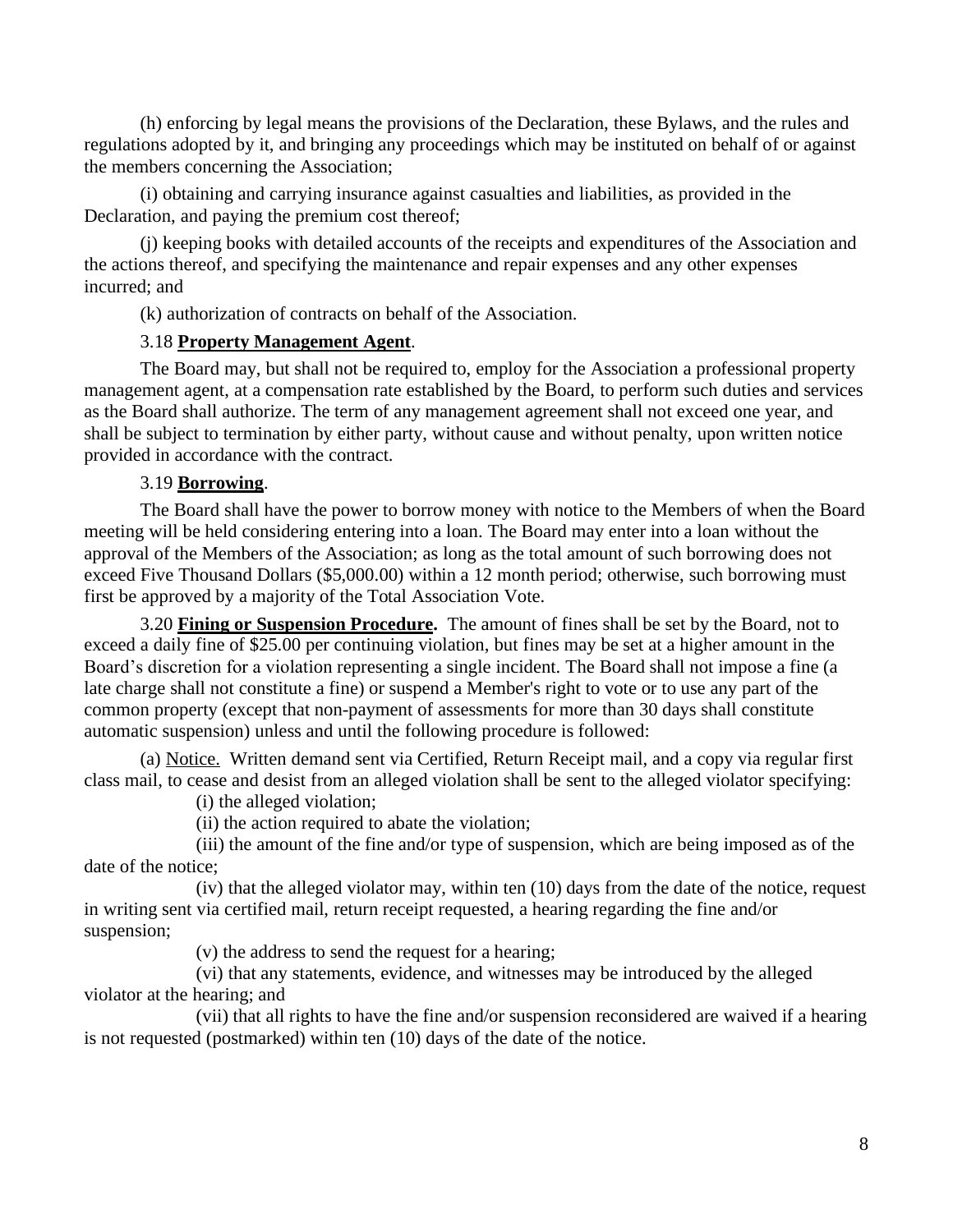(b) *Hearing*. If a hearing is requested it shall be held before the Board in executive session, and the alleged violator will be sent written notice of the date, time & location of the hearing. The alleged violator shall be given a reasonable opportunity to be heard. Written notice of the Board's ruling shall be sent to the alleged violator and shall be attached to the minutes of the meeting.

# **Article 4 Officers**

#### 4.1 **Officers**.

The officers of the Association may consist of a President, Vice President, Secretary, Treasurer, and any other officer as appointed pursuant to Section 4.3 below. The President, Vice-President and Secretary must be Directors. The Treasurer shall be a Director unless it is a Property Management Agent, and must be appointed or elected by the Board of Directors. Each person may hold more than one office, except for the offices of President and Secretary, and the offices of Vice-President and Treasurer.

### 4.2 **Election, Term of Office, and Vacancies**.

The officers of the Association shall be appointed annually by the Board at the first meeting of the Board following the Annual Meeting of the Members. A vacancy in any office arising because of death, resignation, removal, or otherwise may be filled by the Board for the unexpired portion of the term.

#### 4.3 **Additional Officers and Agents**.

The Board may appoint such other officers, including vice presidents, assistant secretaries and assistant treasurers, and agents as it shall deem necessary. Such officers and agents shall hold their respective offices for such terms and shall exercise such powers and perform such duties as shall be determined from time to time by the Board. Any assistant or subordinate officers shall not be required to be Directors.

#### 4.4 **Salaries**.

The officers of the Association shall receive no compensation for serving as officers.

#### 4.5 **Removal**.

Any officer of the Association may be removed, with or without cause, by a majority vote of the Board. This Section only applies to the officer designation and responsibilities and does not remove the officer from the Board of Directors if such officer already sits on the Board.

#### 4.6 **President**.

The President shall be the chief executive officer of the Association, and shall preside at all meetings of the Members and Directors. The immediate supervision of the affairs of the Association shall be vested in the President. It shall be the President's duty to attend to the business of the Association and maintain strict supervision over all of its affairs and interests. The President shall keep the Board fully advised about the affairs and conditions of the Association, and shall manage and operate the business of the Association pursuant to and in accordance with such policies as may be prescribed from time to time by the Board.

# 4.7 **Vice President**.

The Vice President(s), if any, shall act in the President's absence or disability and shall have all powers, duties, and responsibilities provided for the President when so acting, and shall perform such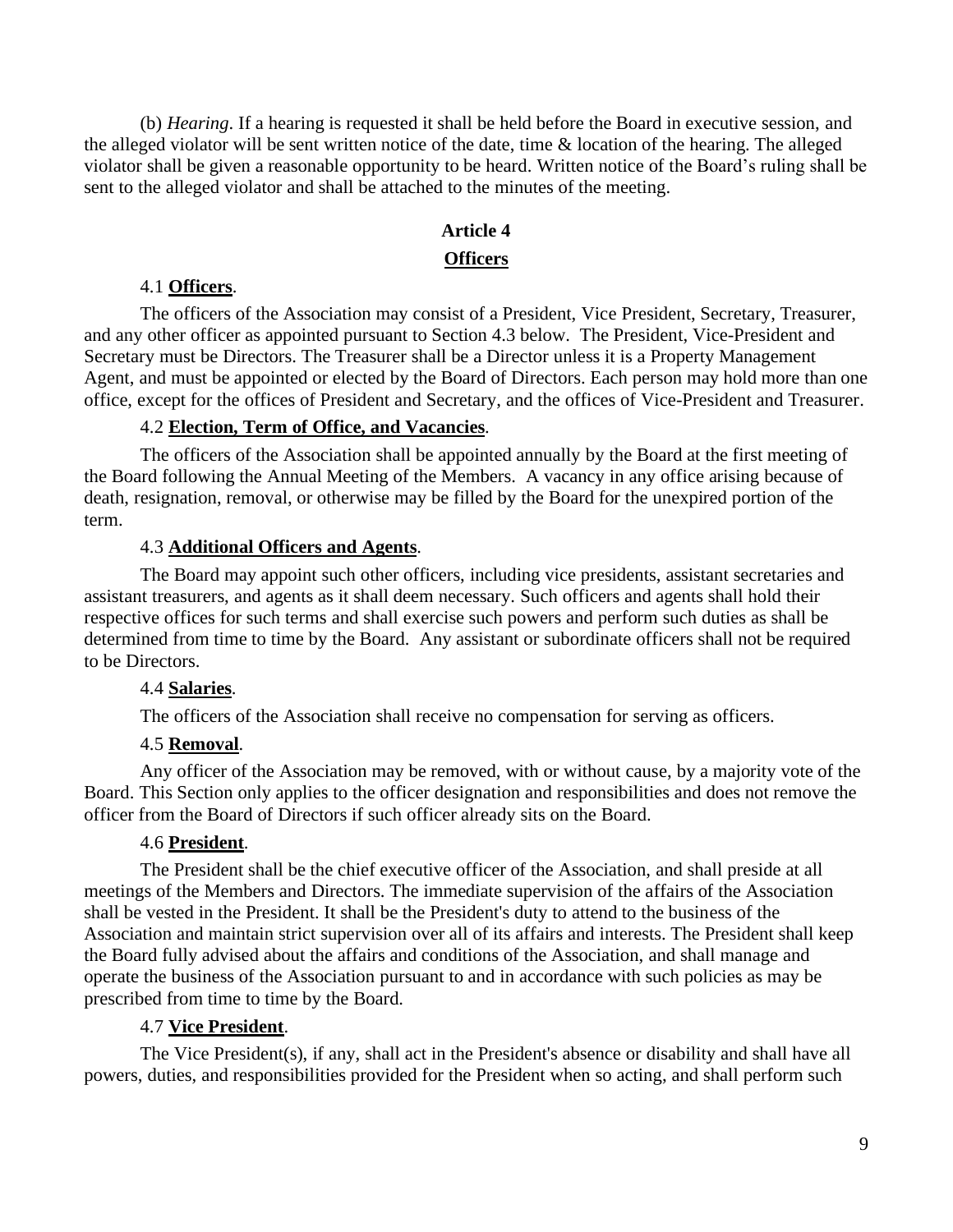other duties as shall from time to time be imposed upon any Vice President by the Board or delegated to a Vice President by the President.

### 4.8 **Secretary**.

The Secretary shall keep the minutes of all meetings of the members and of the Board; notify the members and Directors of meetings as provided by these bylaws and Georgia law; attest the signature or certify the incumbency or signature of any officer of the Association; and perform such other duties as the President, or the Board may prescribe. The Secretary shall perform the duties of the Treasurer of the Association in the absence or disability of the Treasurer.

### 4.9 **Treasurer**.

The Treasurer shall keep, or cause to be kept, the financial books and records of the Association, and shall faithfully account for the Association's funds, financial assets, and other assets entrusted to the Treasurer's care and custody. The Treasurer shall make such reports as may be necessary to keep the President and the Board informed at all times as to the financial condition of the Association, and shall be responsible for preparing any required Tax Returns, and will perform such other duties as the President, or the Board may prescribe.

The Treasurer shall maintain the money and other assets of the Association in the name and to the credit of the Association in such depositories as may be designated by the Board. When duly authorized by the Board, the Treasurer may provide for the investment of the money and other assets of the Association consistent with the needs of the Association to disburse such money and assets in the course of the Association's business. The Treasurer shall perform the duties of the Secretary of the Association in the absence or disability of the Secretary.

### 4.10 **Resignation**.

Any officer of the Association may resign at any time by giving written notice to the Board. Such resignation shall take effect on the date of the receipt of such notice or at any later time specified therein. Unless otherwise specified therein, acceptance by the Board of such resignation shall not be necessary to make it effective.

### 4.11 **Return of Association Records & Other Property**.

Within 48 hours after a vacancy of any officer position, (including for expiration of term, resignation, removal, or any other reason) the vacating officer shall turn over all books, records, and any other property of the Association, to one of the remaining officers.

# **Article 5**

### **Committees**

The Board may establish any committees that the Board believes are necessary to carry out the functions of the Association, and such committees shall have the powers and duties that the Board shall authorize. Members and Chairs of any committee shall be appointed by the Board and shall serve at the pleasure of the Board. Any committee member may be removed with or without cause at any time, and with or without a successor being named. If the Board retains a Property Management Agent, then the Board at its discretion may appoint the Property Management Agent to serve as the Architectural Review Committee unless otherwise prohibited by the Declaration.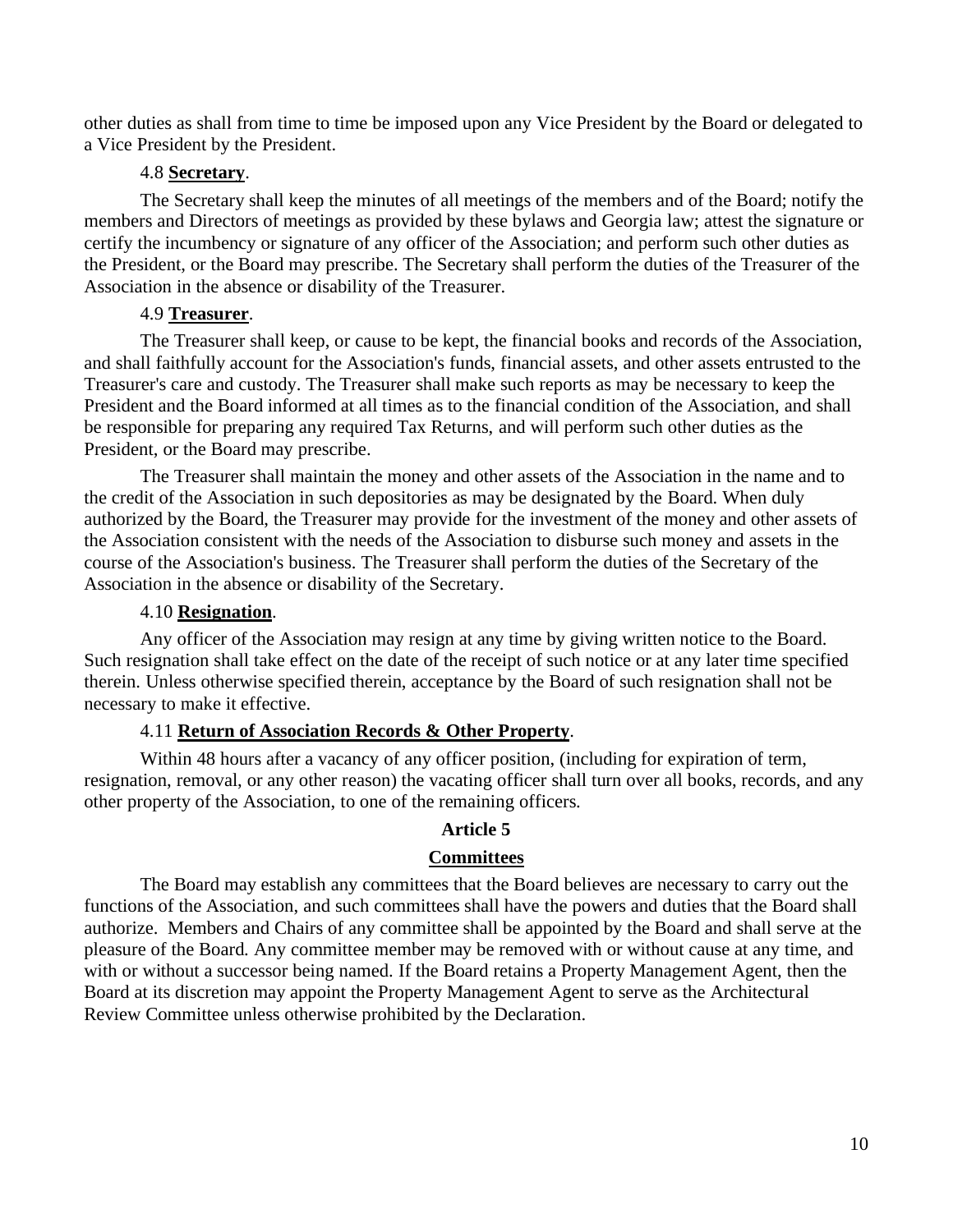### **Article 6**

#### **Miscellaneous**

## 6.1 **Fiscal Year**.

The fiscal year of the Association shall be the calendar year unless otherwise determined by resolution of the Board.

6.2 **Conflicts**. If there are conflicts or inconsistencies between the provisions of Georgia law, the Articles of Incorporation, the Declaration and these Bylaws, the provisions of Georgia law, the Declaration, the Articles of Incorporation and the Bylaws (in that order) shall prevail.

### 6.3 **Amendment**.

Any amendment to these Bylaws requires the affirmative vote of members holding at least twothirds (2/3) of the Total Association Vote. Notice of the subject matter of a proposed amendment shall be included in the notice of any meeting at which a proposed amendment is to be considered.

### 6.4 **Indemnification.**

An officer, Director, agent, employee and/or committee member of the Association shall have no personal liability with respect to any contract or other commitment made by them, in good faith, on behalf of the Association, and the Association shall indemnify and forever hold them free and harmless against any and all liability to others on account of any such contract or commitment. The Association shall also indemnify every officer, Director, agent, employee and committee member of the Association, pursuant to the terms of this Section, against any and all expenses, including, without limitation, attorney's fees, imposed upon or reasonably incurred in connection with any action, suit, or other proceeding (including settlement of any suit or proceeding, if such settlement is approved by the then Board of Directors) to which such individual may be a party by reason of being or having been an officer, Director, agent, employee and/or committee member of the Association. An officer, Director, agent, employee and/or committee member of the Association shall not be liable for any mistake of judgment, negligent or otherwise, except for their own individual willful misfeasance, malfeasance, misconduct, or bad faith.

 The Association shall maintain adequate general liability and Officer's and Director's liability insurance to fund this obligation, if such coverage is reasonably available. To the extent not covered by said insurance, expenses incurred in defending a civil or criminal action, suit or proceeding may be paid by the Association in advance of the final disposition of such action, suit or proceeding as authorized in the specific case upon receipt of an undertaking by or in behalf of the director, officer, Board or committee member to repay such amount.

# 6.5 **Books and Records.**

Section 14-3-1602 of the Georgia Nonprofit Corporation Code, as amended, shall govern the right of a Permanent Member to inspect the Association's Records. Any such inspection shall be at a reasonable time and location specified by the Association upon written request at least five (5) business days before the date on which the member wishes to inspect and copy the records.

The Association may impose a reasonable charge, covering the cost of labor and material, for copies of any documents provided to the members pursuant to Georgia Code Section 14-3-1602. Notwithstanding anything to the contrary, the Board may limit or preclude member inspection of confidential or privileged documents, including attorney/client privileged communications, executive session meeting minutes and financial records or accounts of other members. Minutes for any Board or Association meetings do not become effective as an official Association record until approved by the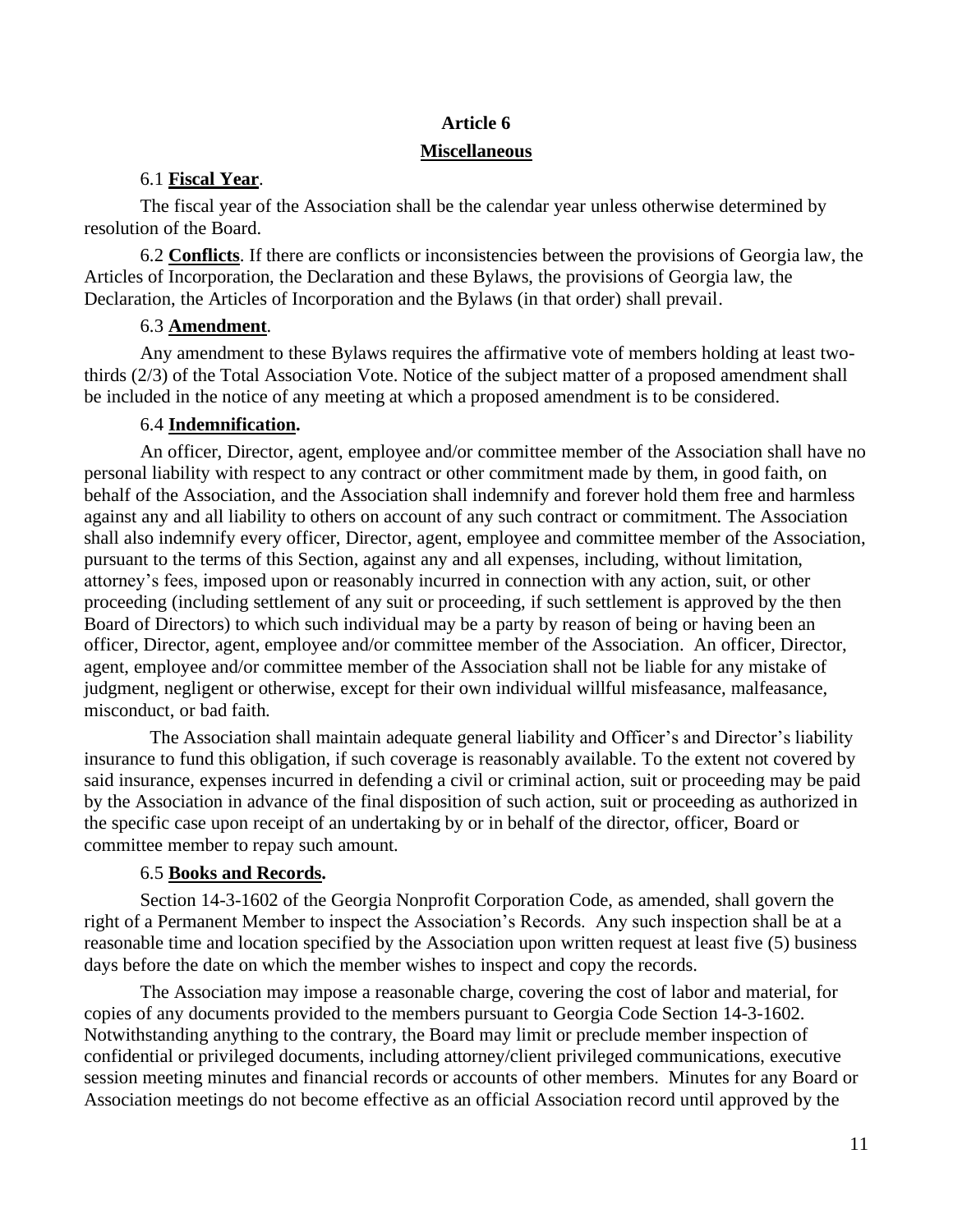Board, or the Membership, as applicable, at a subsequent meeting. All Board members may inspect and copy any book or record of the Association. Copies of the Articles of Incorporation, the Declaration, Bylaws, Architectural Standards and Guidelines and Rules and Regulations, shall be furnished to any Member upon request and upon payment of a reasonable charge therefor.

# 6.6 **Notices.**

Unless otherwise provided in these Bylaws, all notices, demands, bills, statements, or other communications under these Bylaws shall be in writing and shall be deemed to have been duly given if sent by first class mail, first class postage prepaid, addressed to a Member at his Lot or such other address designated in writing by such Member. Notice may also be sent to the Membership using electronic means such as via the internet, subject to any rules as may be passed by the Board, and in compliance with the Georgia Electronic Records and Signatures Act, O.C.G.A. 10-12-1 et al. Notice to the Association shall be sent to the managing agent of the Association, or if none then to the President of the Association at the Association's address in the same manner as notice shall be sent to Members.

# 6.7 **Construction.**

Whenever the context so requires, the masculine gender shall include the feminine and neuter gender, and the singular shall include the plural, and vice versa. If any provision of these Bylaws shall be invalid or unenforceable, such invalidity or unenforceability shall not affect the remaining provisions of these Bylaws.

# 6.8 **Headings.**

The Article and Section headings herein contained are for convenience of reference only and shall not be deemed to impart substantive meaning to any provision of these Bylaws.

6.9 **Parliamentary Procedure**. *Roberts Rules of Order* (current edition) shall govern the conduct of Association membership meetings, and the provisions contained therein regarding simplified rules for Small Boards shall govern the conduct of Board of Director meetings; except to the extent either are in conflict with Georgia law, the Articles of Incorporation, the Declaration, these Bylaws, or a ruling made in good faith by the person presiding over the proceeding.